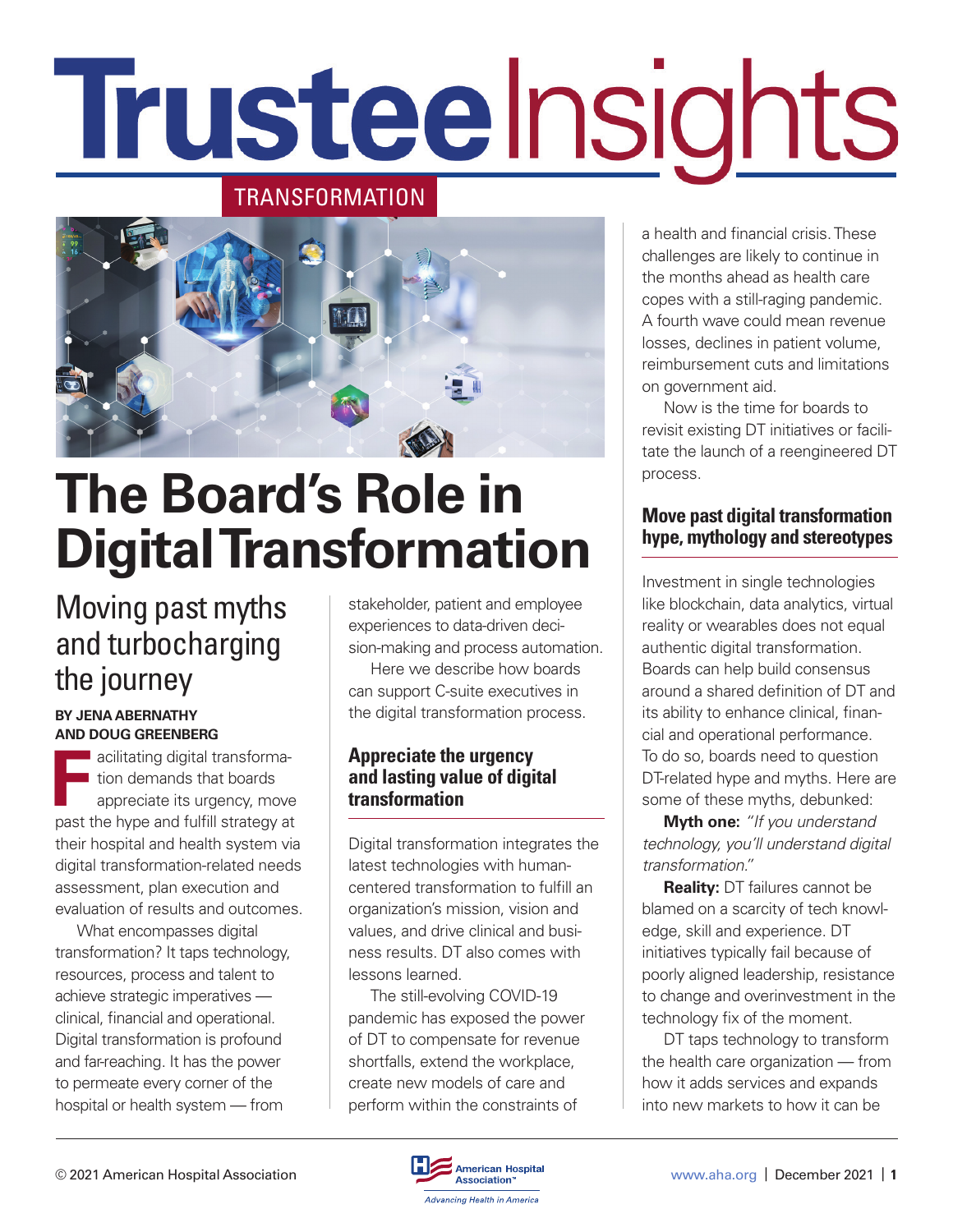## **Trustee** Insights.

used to collaborate with partners and build alliances and how it interfaces with patients and consumers. DT blends the best technology available with the people-centered process of transformation.

**Myth two:** *"The guys in IT can handle digital transformation. They've done this before."* 

**Reality:** DT isn't a job reserved for those with titles like CIO, CTO, CSO, CNIO or CMIO. Instead, DT is a broad-based initiative that touches every level of the organization. The best approach is to engage every C-suite executive in DT, relying on the CEO to integrate digital elements with person-focused transformation.

**Myth three:** *"We can bring this home in six months if we get everybody involved."* 

**Reality:** DT is like any process; it's a journey, not a destination. DT is an all-encompassing strategy for doing business. Over time, DT can evolve into a fresh way to work through decisions, conflicts, problems and strategic execution.

**Myth four:** *"We need to go big and go wide; bigger is always better."*

**Reality:** DT requires targeted approaches that achieve goals and deliver results. Investing in massive rather than incremental change creates stakeholder confusion, frustration and resistance. The best strategy: Zero in on plans that solve operational, clinical and financial challenges and enhance the stakeholder experience.

DT is grounded in what health care stakeholders need and what they hope to experience through the hospital or health system. Boards can help by making a case for stakeholder feedback via focus groups and online and in-person communities.

#### **Offer input into a digital transformation road map or blueprint via a multistep process**

Questions for the board to consider as your hospital or health system develops a digital transformation road map:

• **Assessment.** What DT initiatives are already in place? How well is DT progressing? Where are the barriers and roadblocks? What are the short- and long-term goals of DT?

• **Competitors.** How have competing health care organizations moved forward on DT? What are the most notable DT achievements within other industries — from retail, manufacturing and financial services to media, real estate and transportation?

**• Priorities.** What elements or categories of DT should receive the highest priority? What organizational challenges are high priority, easy to target and likely to generate measurable improvements?

• **Planning process.** What type of plan and process will facilitate DT? How should the plan track and measure the outcomes of digital initiatives? What financial, human and material resources does the plan require for full implementation?

#### **Influence digital transformation strategy — from needs assessment and alignment with strategic imperatives to implementation, monitoring and evaluation, and adjustment.**

Recommendations for the board in executing digital transformation strategy include:

• **Sustainability.** Make sure the DT strategy is enduring and

sustainable over time. Will the strategy achieve its promised business and clinical results over the next three to five years and moving on through 2030?

• **Alignment.** DT strategy should align with your hospital's or health system's strategic imperatives. Is the strategy likely to achieve accurate and measurable clinical, operational and financial results? For example, will it enhance supply chain, resource management, customer experience or retained earnings? Will it boost the organization's agility, productivity, resilience and other indispensable traits?

**• Impact.** DT should transform every corner of the organization. Will DT precipitate change involving patients, operations, care delivery and payment? How will it reshape safety and quality, finance and technology? And how does DT redirect and enhance relationships with providers, payers, government, consumers, suppliers and communities?

#### **Ensure that digital transformation supports the transition to an enterprisewide data-driven culture.**

Consider how digital transformation will change the way your hospital or health system builds digital skills and deploys high-caliber talent. How would commitment to DT from the CEO and board down through middle management drive success?

 DT is not simple, fast or easy. Instead, DT is a broad-based initiative that touches every level and corner of the organization. It calls on boards to monitor multiple variables throughout plan implementation.